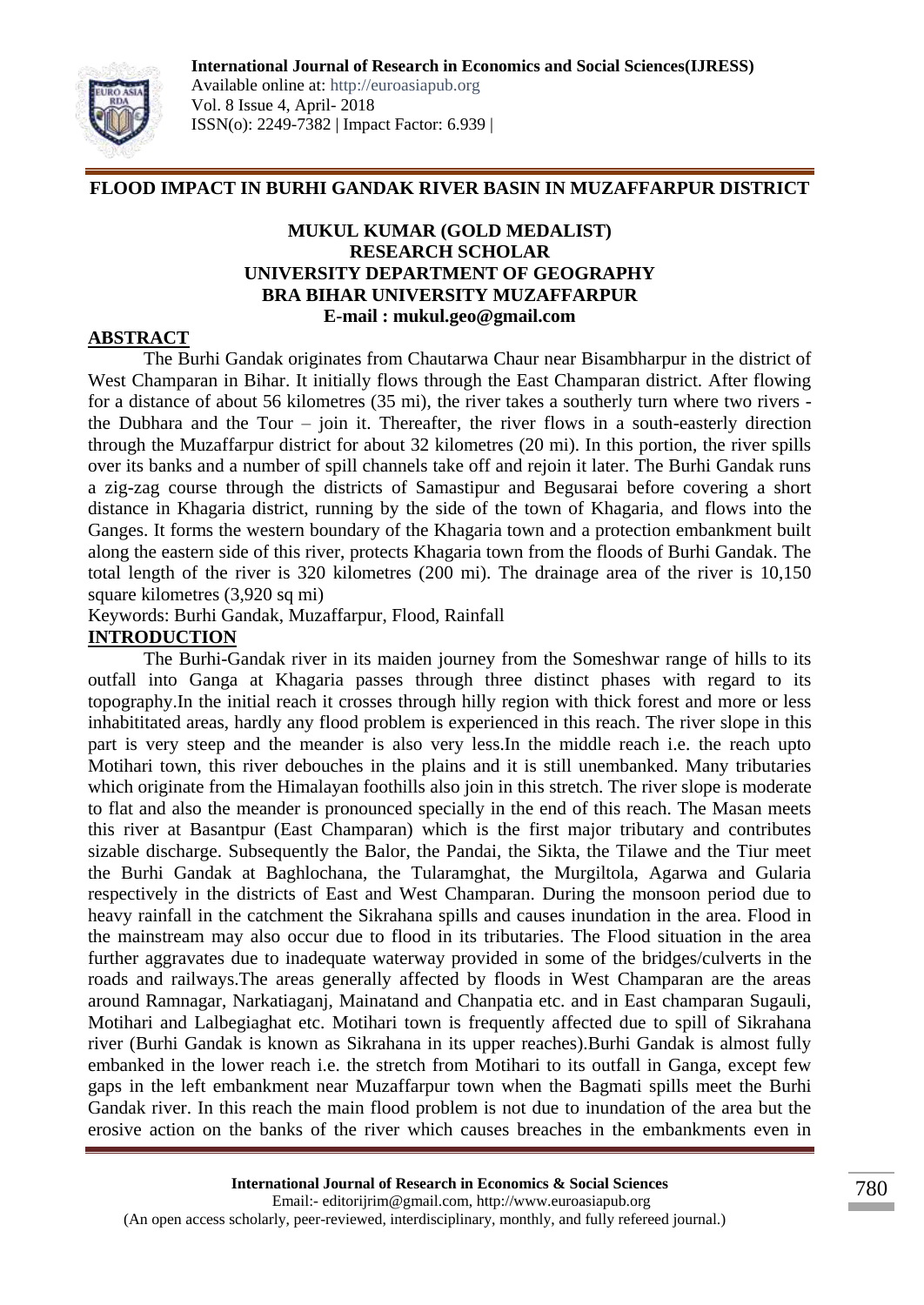

Available online at: http://euroasiapub.org Vol. 8 Issue 4, April- 2018 ISSN(o): 2249-7382 | Impact Factor: 6.939 |

medium floods almost every year at number of places. This leads to flood fighting works at the corresponding sites for protection of the embankment. Erosion is more severe from downstream of Muzaffarpur town till its outfall, which when not contained appropriately causes breach of embankments at the eroded sites frequently.The embankments on both banks of the river are very closely spaced i.e. the spacing between the embankments is even less than three Lacey's width. Land in the area is quite fertile and hence valuable.The fluctuation in the maximum and minimum river discharge is also high in case of this river system and hence the river is unstable.The course of the river is circuitous and meandering is more pronounced specially in this reach. The slope of the river is almost flat thereby causing sluggishness in the drainage of flood water. Over and above, as the Ganga remains high almost throughout the flood season and does not allow the Burhi Gandak flood water to drain down and therefore there is a back water effect in the main stream. This results in the rise in water level in the main channel of Burhi Gandak which bring allied problems like over topping of embankments, side erosion due to wave action, sloughing of the embankments.

## **PAST HISTORY OF FLOODS IN BURHI GANDAK RIVER**

The plains of Bihar, adjoining Nepal, are drained by a number of rivers and its tributaries that have their catchments in the steep and geologically nascent Himalayas. Gandak, Burhi Gandak, Bagmati, Kamla Balan, Adhwara group of rivers, Kosi and Mahananda originates in Nepal, carry high discharge and very high sediment load and drops it down in the plains of Bihar. About 65% of catchment areas of these rivers fall in Nepal/ Tibet and only 35% of catchment areas lie in Bihar. In the year 1978,1987,1998,2004 and 2007 Bihar witnessed high magnitudes of flood. The total area affected by floods has also increased during these years. Flood of 2004 demonstrates the severity of flood problem when a vast area of 23,490 sqkm was badly affected by the floods of Bagmati, Kamla Balan & Adhwara groups of rivers causing loss of about 800 human lives, even when Ganga, the master drain was flowing low.At present, almost entire length of Burhi Gandak river is embanked on both sides below Motihari town in north Bihar. However, before the flood embankments were constructed, the Burhi Gandak used to spill more or less throughout its length. The great earthquake of 1934 had some effect on its regime. Construction of embankments were started during 1954. In between 1934 and 1954 the river had high floods in the years 1936, 1946, 1952, 1953 and 1954. These caused great damage to the area. The three floods of 1952, 1953 & 1954 coming in a row precipitated the proposal to build continuous embankments along both banks of the river. These embankments were practically completed in all the reaches by the end of 1957.During the construction period of embankments and thereafter high flood are reported to have occurred in 1955, 1956, 1964, 1966, 1971, 1974, 1975, 1978, 1979, 1981, 1984, 1985, 1986, 1987, 1988, 1989, 1990, 1995, 1998, 2001 & 2004.In some of the years, the embankments breached at many places and caused heavy damages to private as well as public properties. The causes of these breaches were different though failure through piping action is reported to have dominated as the most general cause of failure of embankments.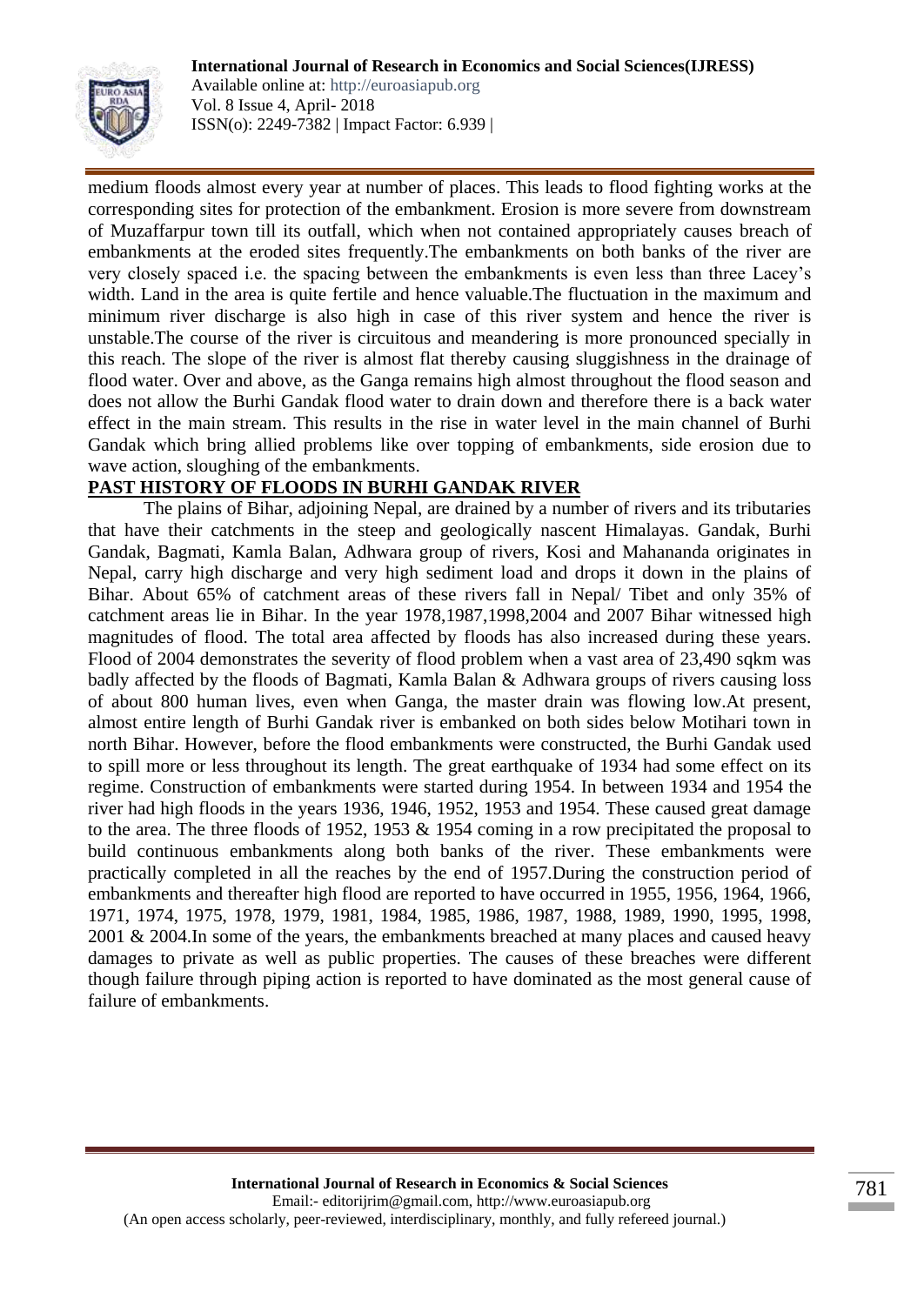

Available online at: http://euroasiapub.org Vol. 8 Issue 4, April- 2018 ISSN(o): 2249-7382 | Impact Factor: 6.939 |

## **CAUSES OF FLOODS IN THE BURHI GANDAK RIVER SYSTEM**

- Main causes of floods in the Burhi Gandak river system are enumerated below :
	- (i) Inundation due to overtopping of banks of the river in middle reaches.
	- (ii) Inundation in lower reaches where gaps are left in the embankment and also where spills/channel from the Bagmati meets the Burhi Gandak.
	- (iii) Bank erosion problem in the reach below Muzaffarpur (Sikandarpur).
	- (iv) Drainage congestion in the area due to inadequate waterways provided in the railway and road bridges especially in East Champaran district (upper reaches).

#### **OVERALL DAMAGE OF FLOOD**

Flood damage occurs in lower reaches of Burhi Gandak basin. MUZAFFARPUR district are prone to recurring floods. Flood moderation in Burhi Gandak by diversion through the proposed link canal would reduce the inundated area by about 50% as is evident from the simulation study of the worst flood of 2004 (226 sq km without proposed canal and 114 sq km with proposed canal) carried out for hydrological studies) respectively. The total damages to houses, crops and public utilities will be reduced to a great extent due to reduction of inundation. The damage to the extent indicated in of 2004 amounting to Rs. 81,242 lakh can be reduced to a great extent. If the flood magnitude is less than the worst flood of 2004, the losses can be minimal. Therefore, in totality, the reduction of damage in terms of reduction of inundation, damages to house, crop and public utilities would be much beyond 50%. Since the reduction of flood damages is directly proportional to annual flood peaks occured in Burhi Gandak river, the reduction in damages will vary from 50 to 90% on year to year basis. Hence, an average reduction in damages to the tune of 70% of the overall average annual damages in the districts of Samastipur, Begusarai and Khagaria has been considered to arrive at the benefits from flood control. The overall average annual damage of the three districts work out as Rs. 20472.53 lakh. Accordingly, 70% of the overall average annual damages i.e. Rs. 14330.73 lakh has been considered as annual benefit from the project.

## **FLOODS IN BURHI GANDAK RIVER SYSTEM**

The river Burhi-Gandak originates from Someshwar range of hills. After traversing through three districts of Bihar, it falls in the river Ganga at Khagaria.As per in the initial reach it crosses through the hilly region with thick forest and more or less inhabited areas, hardly any flood problem is experienced in this reach. The river slope in this part is very steep and the meander is also very less. In the middle reach i.e. the reach upto Motihari town, this river debouches in the plains and it is still un-embanked. Many tributaries which originate from the Himalayan foot hills also join in this stretch. The river slope is moderate to flat and also the meander is pronounced specially at the end of this reach. The Masan stream meets this river at Basantpur (East Champaran) which is the first major tributary and contributes sizable discharge. Subsequently the Balor, the Pandai, the Sikta, the Tilawe and the Tiur meet the Burhi Gandak at Baghlochana, the Tularamghat the Murgitola, Agrwa and Gularia respectively in the district of East and West Champaran During the monsoon period due to heavy rainfall in the catchment the Sikrahana spills and causes inundation in the area. Flood in the mainstream may also occur due to floods in its tributaries. The flood situation in the area further aggravates due to inadequate waterway provided in some of the bridges/culverts in the roads and railways. Flood water is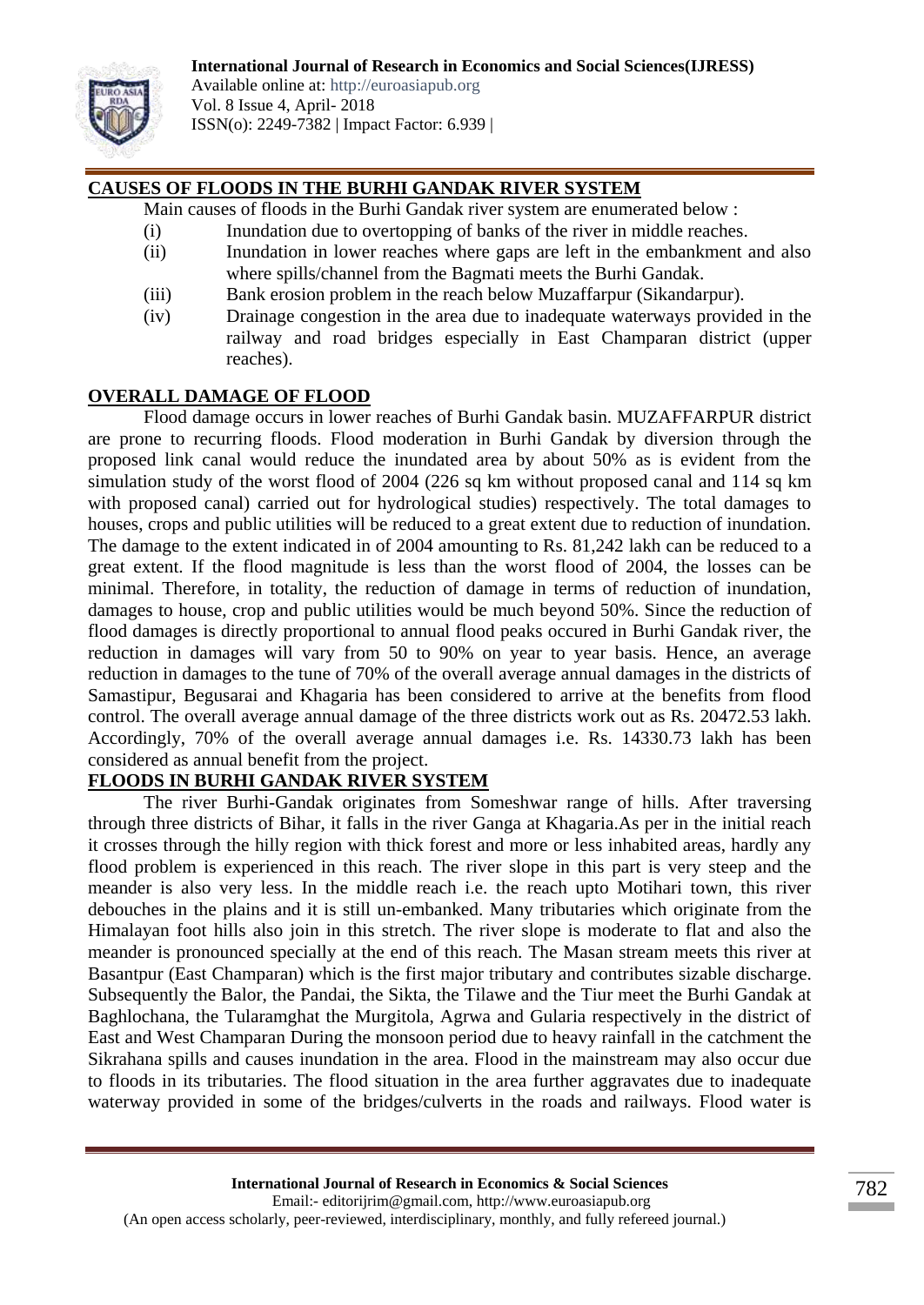

Available online at: http://euroasiapub.org Vol. 8 Issue 4, April- 2018 ISSN(o): 2249-7382 | Impact Factor: 6.939 |

therefore withheld before the canal banks for long period which results in breaches and over topping.

The areas generally affected by floods in West Champaran are the areas around Ramnagar, Narkatiaganj, Mainatand and Chanpatia etc. and in the East Chanmparna, Sugauli, Narkatia, Motihari and Lalbighiya ghat etc. Motihari town is frequently affected due to the spill of Sikrahana river.In the lower reach i.e. the stretch from Motihari to its outfall in Ganga it is almost fully embanked except few gaps in the left embankment near Muzaffarpur town where the Bagmati spills meet the Burhi Gandak river. In this reach the main flood problem is not due to inundation of the area but the erosive action on the banks of the river which causes breaches in the embankments even in medium floods almost every year at number of places. This leads to flood fighting works at the corresponding sites for protection of the embankment. Erosion is more severe from downstream of Muzaffarpur town till its outfall which when not contained appropriately forces retiring of the embankment at the eroded sites.frequently.The embankments on both banks of the river are very closely spaced i.e. the spacing between the embankments is even less than three Lacy's width (Standard Regime width of channel no scouring no silting) and also the distance of the embankments are generally less than one Lacey's width from the main stream. Reason being that the land is quite fertile and hence valuable. The density of population is also quite high in this area. This naturally might have compelled to align these embankments contrary to the prescribed normal design norms. The fluctuation in the maximum and minimum river discharges is also high in case of this river system and hence the river is unstable. The course of the river is circuitous and meandering is more pronounced specially in this reach.The slope of the river is almost flat thereby causing sluggishness in the drainage of flood water. Over and above, as the Ganga remains high almost throughout the flood season and does not allow the Burhi Gandak flood water to drain down and therefore there is a back water effect in the main stream. This results heightening up of water level in the main channel which bring allied problems like overtopping of embankments, side erosion due to wave action, sloughing of the embankment and maintenance of continuous vigil in the affected reach till the situation eases etc.

## **FLOOD WATER ENTERS MORE MUZAFFARPUR AREAS**

The flood situation has further worsened in the muzaffarpur district with the turbulent burhi gandak engulfing many new areas from motipur to moraul. about 500 landless families living between the riverbed and its embankments, off the balughat and akharaghat localities of the town, have been displaced by the river and they have taken shelter along the main road and the embankments. whereas bagmati has caused floods four times during the current season so far, this is for the first time this year that the burhi gandak river has started putting pressure on its embankments. reports reaching here said that the southern embankment of burhi gandak is about to give way near the salaha village under the mushahari block after persistent erosion of the embankment. villagers have themselves plugged a crack in the bund once but it is not known how long would it work. the level of the water was only two feet below the top of the bund and it was steadily rising. this has made the villagers panicky. in case, the river breaches its embankment there, the flood water may spread over entire mushahari block areas and may touch the eastern part of the muzaffarpur town as well, it is feared. the burhi gandak is constantly threatening the embankments along the bochaha and moraul villages, reports said. any preventive measure was yet to be taken by the government, the reports added. a number of localities of the town, including aghoria bazar-amgola road, hospital road, thanagumti, purani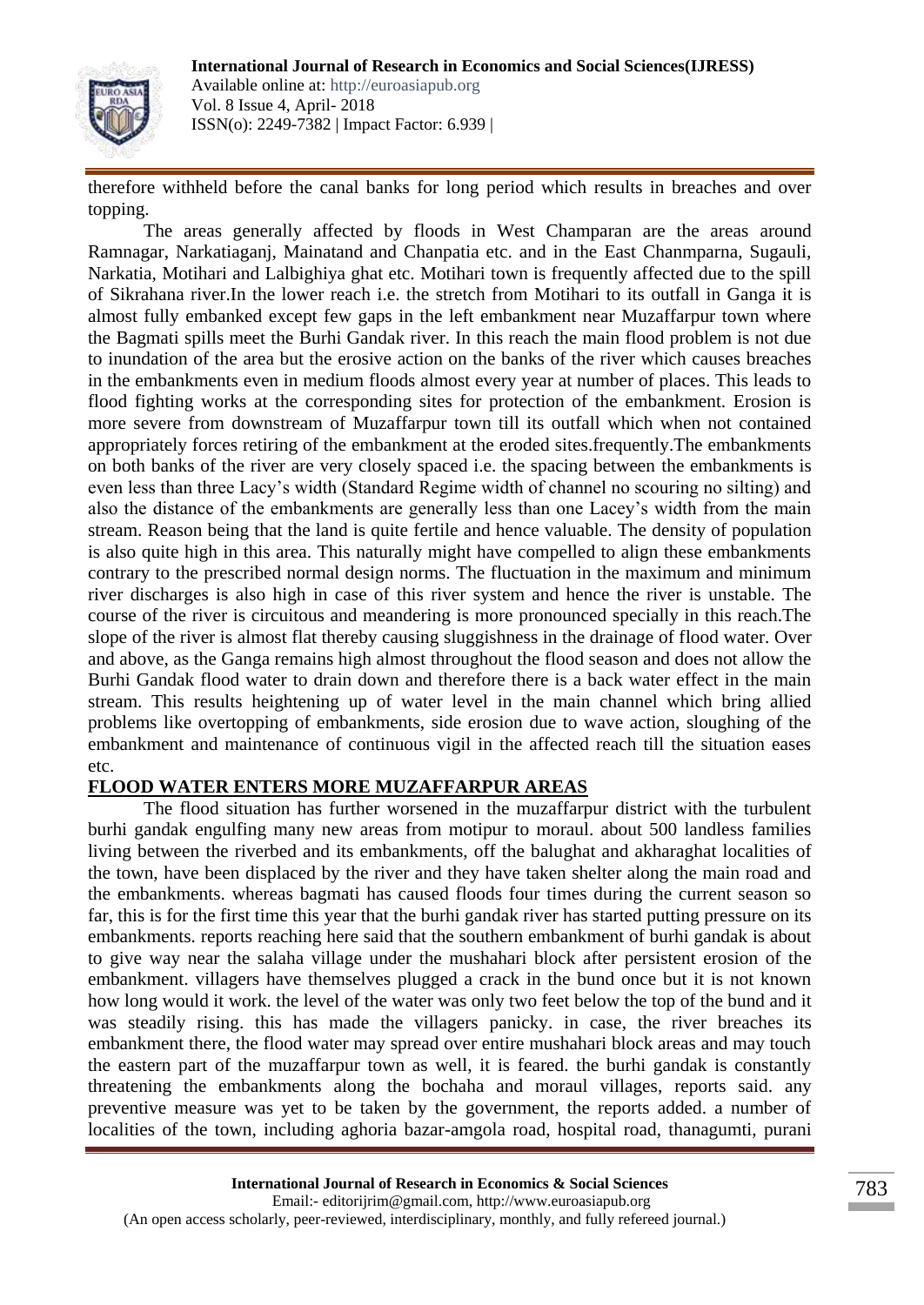

Available online at: http://euroasiapub.org Vol. 8 Issue 4, April- 2018 ISSN(o): 2249-7382 | Impact Factor: 6.939 |

dharmashala, tilak maidan, lower parts of akharaghat and balughat were also witnessing a floodlike situation following heavy rain. the old and small drain of aghoria bazar- ramdayalunagar was not able to contain the water flowing into it from kalambag road and amgola. besides, the fields, off the ramdayalu overbridge, were already filled with water and, therefore, there was no scope of drain water flowing into them. as a result, the rain water has accumulated all around and scores of houses in the affected areas continued to be inundated on wednesday. meanwhile, samata party leader harendra kumar claimed on wednesday the flood waters of burhi gandak and bagmati have spread over more than half of the minapur block areas. he attributed the floods to the administration's failure to strengthen embankments. he also alleged irregularities in relief distribution.

# **A VILLAGE IN BIHAR'S MUZAFFARPUR DECLARES: NO BRIDGE, NO VOTE**

Mohammed Taushiq Raza, 36, of Dumri village, said they have decided to boycott the Lok Sabha elections. "We will not vote this year at all. We have been electing our representatives for the betterment of the area but we have got only false promises from politicians "Pul nahin, toh vote nahin (No bridge, no vote)." Read banners put up at Dumri village in Katra region of Bihar's Muzaffarpur district that has a population of nearly 5,000. In



the absence of a concrete bridge over Lakhandai river, the villagers make do with a bridge made of bamboo, locally known as

chachri pul, which they have erected themselves and with their own money. In fact, the chachri pul gets washed away almost every year in floods and has been rebuilt a number of times in the past two decades. Villagers said building a chachri pul costs them around Rs 1.5 lakh.The story is the same in the entire region that has several chachri puls, many of them in a dangerously precarious condition, for the 2.5 lakh population spread over 22

panchayats.About two years ago, the villagers said, an 18-year-old boy fell off the bridge, his body was recovered after four days. A boy with a fractured hand and another with an injured head in Dumri stand testimonies to the accidents that recently took place at the pul.Relating how tough it gets when there is a medical emergency, especially during the night, Sadique Ali, another villager, said, "Kisi lady ko delivery ke liye raat birat peeda hoti hai toh bahaut pareshani hojati hai idhar se lejane mein. Muzaffarpur leke jaate hain jisme dedh se do ghante lagte hain. kayi mahilaayein mar chuki hain. (It gets difficult to take a woman in labour pain to hospitals in Muzaffarpur, where in many cases women have lost their lives)."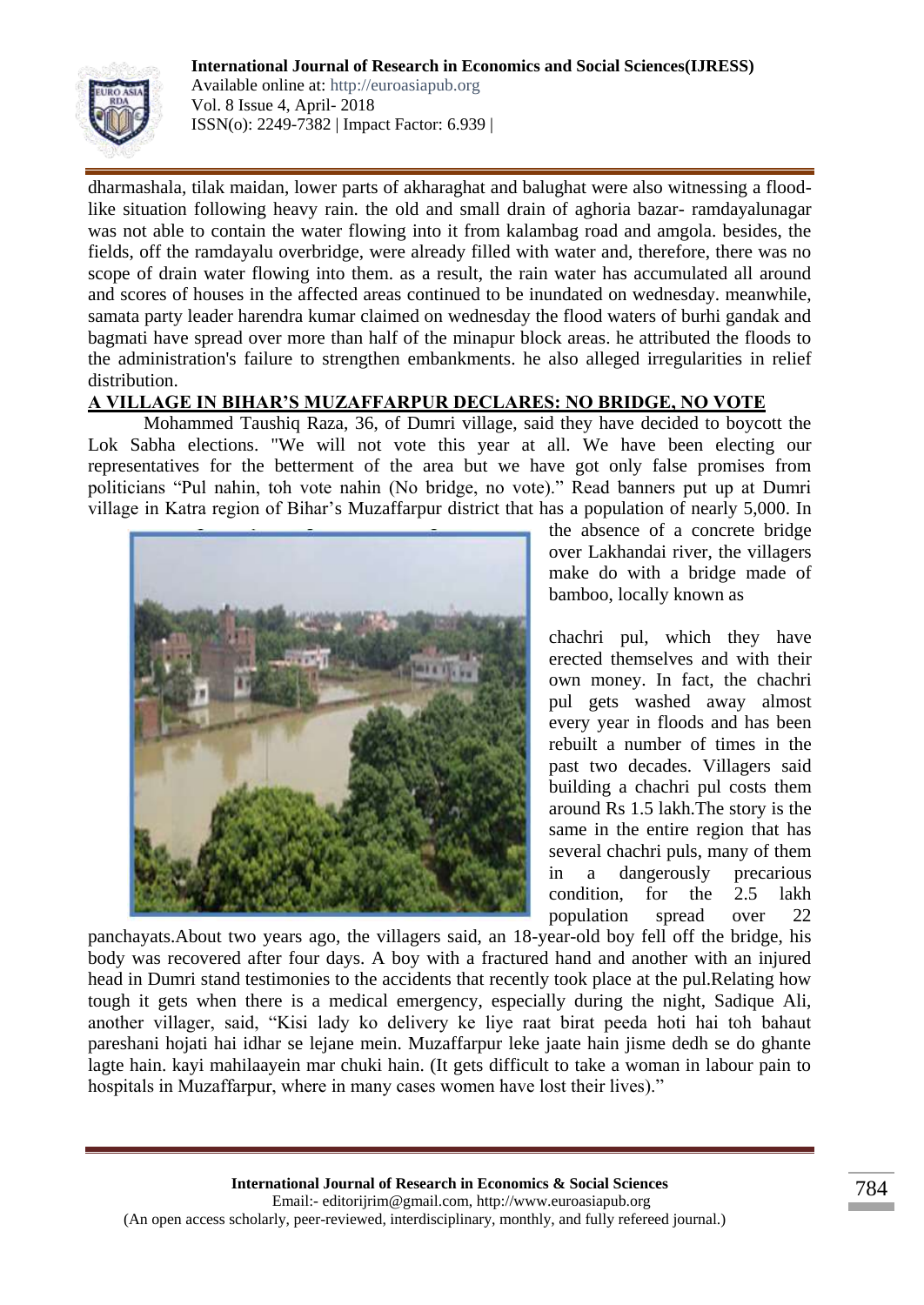

**International Journal of Research in Economics and Social Sciences(IJRESS)** Available online at: http://euroasiapub.org Vol. 8 Issue 4, April- 2018 ISSN(o): 2249-7382 | Impact Factor: 6.939 |



About two years ago, the residents of Dumri village said, an 18 year-old boy fell off the bridge, his body was recovered after four days. Schoolgoing children also use this bridge – a source of constant worry for the parents. "We are so scared to send our children to schools outside our villages. This is hampering their education," added Sadique.There are around 18-20 chachri puls in Katra for connecting villages like Dumri, Sunderkhauli, Sanhauli, Basghatta, Basua and Aurai.

About two years ago, the villagers said, an 18-year-old boy fell off the bridge, his body was recovered after four days. A boy with a fractured hand and another with an injured head in

Dumri standtestimonies to the accidents that recently took place at the pul.Relating how tough it gets when there is a medical emergency, especially during the night, Sadique Ali, another villager, said, "Kisi lady ko delivery ke liye raat birat peeda hoti hai toh bahaut pareshani hojati hai idhar se lejane mein. Muzaffarpur leke jaate hain jisme dedh se do ghante lagte hain. kayi mahilaayein mar chuki hain. (It gets difficult to take a woman in labour pain to hospitals in Muzaffarpur, where in many cases women have lost their lives)."Schoolgoing children also use this bridge – a source of constant worry for the parents. "We are so scared to send our children to schools outside our villages. This is hampering their education," added Sadique.There are around 18-20 chachri puls in Katra for connecting villages like Dumri, Sunderkhauli, Sanhauli, Basghatta, Basua and Aurai.

# **MUZAFFARPUR GEARS UP TO TACKLE FLOODS**



*Muzaffarpur : District authorities have launched a preparedness drive to tackle ensuring flood threats in the district.*

National Disaster Response Force (NDRF) and State Disaster Response Force (SDRF) teams have been deployed al-ong the Baghmati, Lakhandai and Gandak rivers in Minapur, Gaighat, Katra, Aurai and Bochahan blocks of the district.

District magistrate (DM) Mohammad Sohail reviewed the flood situation and discussed required measures to lessen its threat with disaster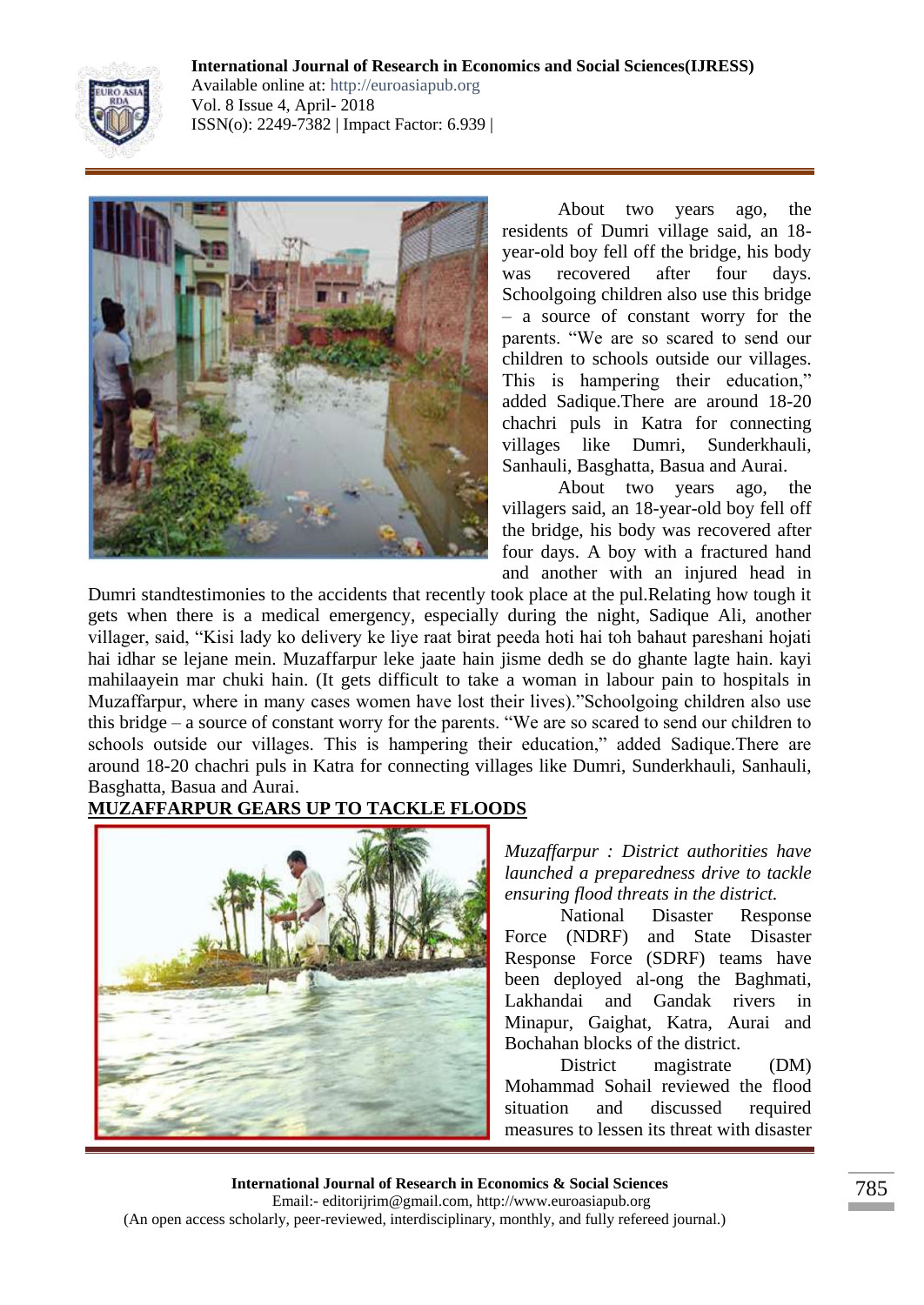

Available online at: http://euroasiapub.org Vol. 8 Issue 4, April- 2018 ISSN(o): 2249-7382 | Impact Factor: 6.939 |

management and other officials.He told The Telegraph that 89 medical teams and 16 mobile teams had been formed to come to the aid of flood affected people in the district.NDRF and SDRF personnel had been deputed along the river side and are imparting rescue skills to residents living along the river banks.Even homeguard jawans are being imparted necessary training to be vigilant during the flood seasons. Residents in particular are being coached to use make-shift banana plantation raft and rubber tubes to move through flooded villages, the district magistrate said.Six motorboats are available with the NDRF and it has requested the state government to arrange for 10 more motorboats to meet any eventuality, the DM said.Necessary polythene sheets, fodder, foodgrain and medicines required during floods are being supplied to the flood-hit locations.The block development officers and circle officers have been directed to engage countryside boats to ferry out marooned people ahead of the flood fury. Patrolling is on along the embankments of the Bagmati, Lakhandai, Gandak and Budhi Gandak rivers passing through the districts are.

Junior Engineers of water resources departments have been entrusted the task of maintaining vigilance of embankments.Some long embankments on the Lakhandai river look worrisome but steps are being taken to strengthen and fortify it to save it from erosion and destruction owing to huge surge of water, the district magistrate said.All sulice gates, numbering 114 on both flanks of rivers in the district, are being fortified and renovated on a war footing to control the flow of river water.Plugging of the embankment near Rajwara village where a large portion of it got washed away last year owing to water currents, thereby inundation the eastern part of the town, are being completed. A parallel embankment is also being built there to protect the villagers of Mushahri block as well as colonies situated in eastern part of the town from the fury of the flood, the district magistrate said.

#### **CONCLUSION**

In Patna, several neighbourhoods, settled north of the 25km long flood protection wall, face the immediate risk of flooding due to rise in the water level of the Ganga. Riverine areas, including Bind Toli near Digha, are already surrounded with floodwaters for the past 48 hours.Incessant rain in catchment areas, besides the Ganga and the Burhi Gandak surging beyond the danger mark during the last few days, are posing inundation threat to a number of villages in the riverine areas across Khagaria district.According to official sources, floodwaters of the rising Ganga and the Burhi Gandak have entered a number of houses in villages of Khagaria and Gogri blocks."People of these marooned villages are accustomed to living this way. The government and the district administration think flood is a normal phenomenon as it occurs every year," said Pappu Paswan, a resident of Nanhku Mandal Tola in Rahimpur panchayat.Meanwhile, Gogri circle officer (CO) Kumar Ravindra Nath and his Khagaria counterpart Dhirbalak Rai, who visited their respective floodaffected areas, said the situation was under control. Flood threat looms large over Bihar as a number of rivers, including the Ganga, Bagmati, Burhi Gandak, Ghaghara and Kosi, are flowing above their respective danger levels from Patna to Khagaria over the past 48 hours.The Ganga, for instance, was flowing 41cm above the corresponding danger level at the Gandhi Ghat and 18cm above the danger level at Hathidah in Patna district on Wednesday morning. The Punpun was also flowing 85cm above the danger level at Shripalpur in Patna district.